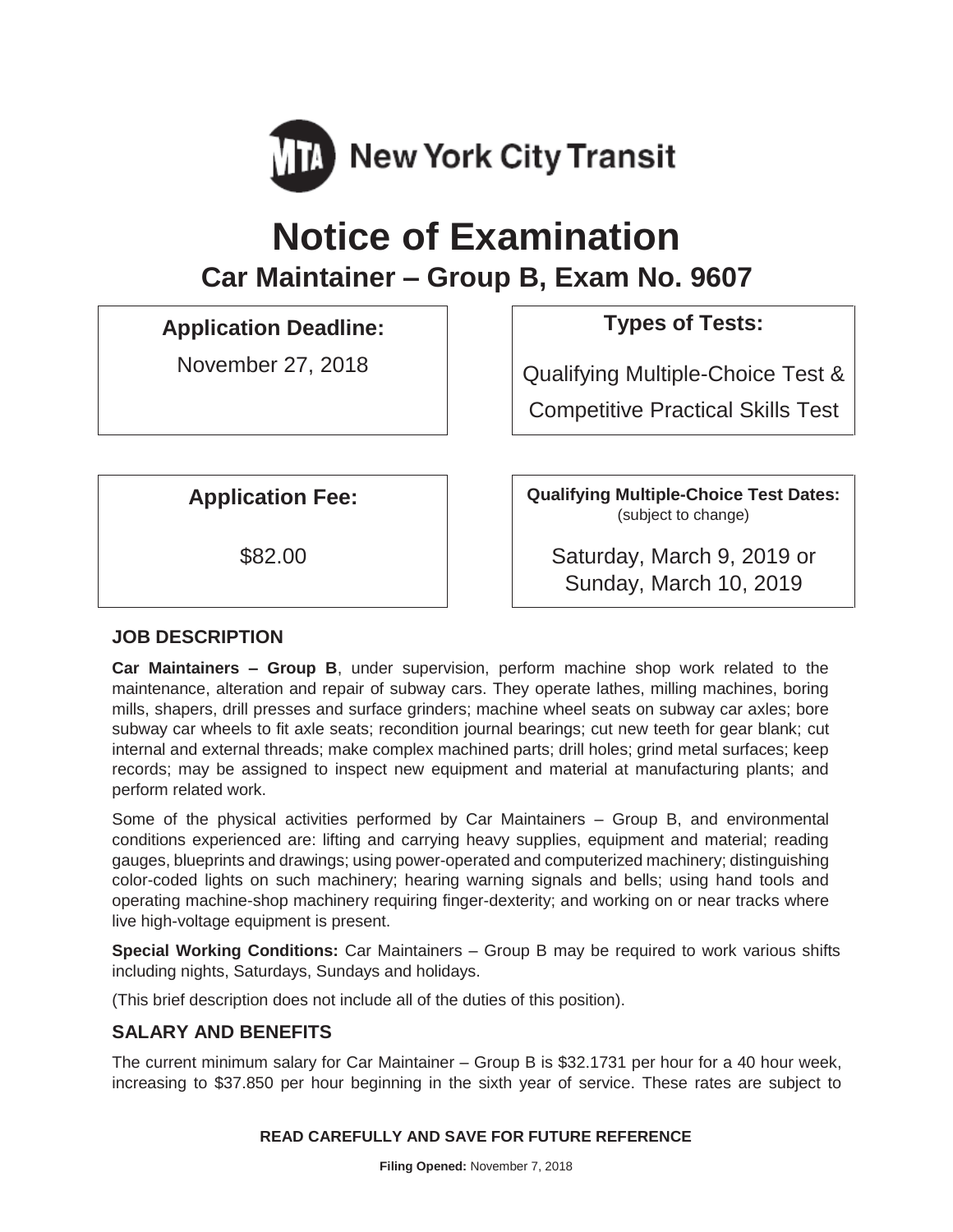change. The benefits of this position include, but are not limited to, night and weekend salary differentials, paid holidays, vacation and sick leave, a comprehensive medical plan and a pension plan.

# **HOW TO QUALIFY**

#### **Education and Experience Requirements:** By the **last day of the Application Period,** you must meet the following requirements:

- 1. Four years of full-time satisfactory experience as a journey-level machinist in a machine shop, performing machine and bench work, including experience on the lathe, milling machine, surface grinder, shaper, boring mill and drill press; or
- 2. Three years of full-time satisfactory experience as a journey-level machinist in a machine shop performing machine and bench work, including experience on the lathe, milling machine, surface grinder, shaper, boring mill and drill press, preceded by one of the following:
	- A) Two years of full-time satisfactory experience as a machinist's helper; or
	- B) Graduation from a recognized trade school or technical school with a major course of study in machine shop technology and tools or a closely related field totaling 600 hours or more; or
	- C) Graduation from a vocational high school with a major course of study in machine shop technology and tools or a closely related field; or
	- D) An associate degree, or a higher degree, from an accredited college or university with a major course of study in machine shop technology and tools or a closely related field; or
- 3. Completion of a four-year full time apprenticeship in the machinist trade recognized by the New York State Department of Labor, U.S. Department of Labor or any state apprenticeship council, which is recognized by the U.S. Department of Labor.

Vocational high school, trade school or technical school education must be approved by a State's Department of Education or a recognized accrediting organization. College education must be from an accredited college or university, accredited by regional, national, professional or specialized agencies recognized as accrediting bodies by the U.S. Secretary of Education, and by the Council for Higher Education Accreditation (CHEA).

#### **Note: CNC (Computer Numerical Control) Machine Operator experience does not qualify. You may not use it to meet the minimum qualifications requirement.**

You are responsible for determining whether you meet the qualification requirements for this examination prior to submitting the *Application*. You may be given the test before we determine if you meet the qualification requirements. If you are marked "Not Qualified," your *Application* fee will **not** be refunded and you will **not** receive a score.

# **REQUIREMENTS TO BE APPOINTED**

**Medical Requirement:** Medical guidelines have been established for the position of Car Maintainer – Group B. You will be examined to determine whether you can perform the essential functions of the position. Where appropriate, a reasonable accommodation will be provided for a person with a disability to enable him or her to perform the essential functions of the job.

**Drug Screening Requirement:** You must pass a drug screening in order to be appointed, and if appointed, you will be subject to random drug and alcohol tests for the duration of your employment. Additionally, if you have tested positive on a drug or alcohol test or had a refusal to test during preemployment or while employed by a Federal DOT-regulated employer during the applicable period, you must have completed the Substance Abuse Professional (SAP) process required by federal law in order to be appointed to this safety-sensitive position.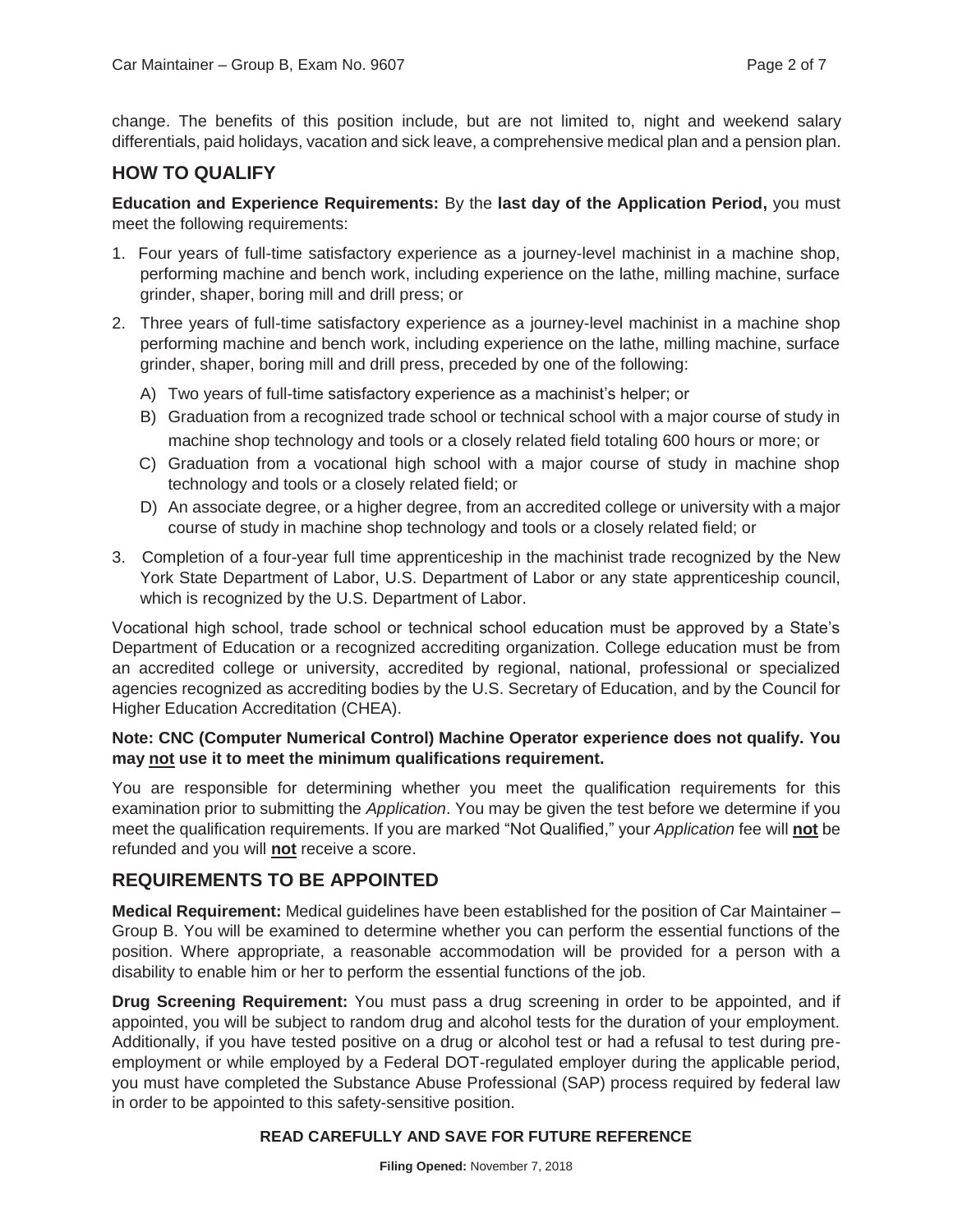**Residency:** New York City residency is not required for this position.

# **REQUIREMENTS TO BE APPOINTED** (Continued)

**English Requirement:** You must be able to understand and be understood in English.

**Proof of Identity:** Under the Immigration and Reform Control Act of 1986, you must be able to prove your identity and your right to obtain employment in the United States prior to employment with MTA New York City Transit.

# **HOW TO OBTAIN AN APPLICATION**

During the application period, you may obtain an *Application* for this examination online at http://mta.info/nyct/hr/appexam.htm or in person at the MTA Exam Information Center as indicated below.

**MTA Exam Information Center:** Open Monday through Friday, from 9 AM to 3 PM, in the lobby at 180 Livingston Street, Brooklyn, New York. Directions: take the A, C, F or R trains to the Jay Street-Metro Tech Station, or the 2, 3, or the G train to the Hoyt Street Station. The MTA Exam Information Center will be closed on Monday, November 12, 2018 in observance of the Veteran's Day holiday, and Thursday, November 22, 2018 and Friday, November 23, 2018 in observance of the Thanksgiving holiday.

### **REQUIRED FORMS**

- 1. **Application:** Make sure that you follow all instructions included with your *Application*, including payment of fee. Save a copy of the instructions for future reference.
- 2. **Education and Experience Test Paper:** Write your social security number in the box at the top of the cover page, and the examination title and number in the box provided. This form must be filled out completely and in detail for you to receive your proper rating. Keep a copy of your completed Education and Experience Test Paper for your records.
- 3. **Foreign Education Fact Sheet (required only if you need credit for your foreign education for this examination):** If you were educated outside the United States, you must have your foreign education evaluated to determine its equivalence to education obtained in the United States. The services that are approved to make this evaluation, as well as instructions on how to submit this evaluation are listed in the *Foreign Education Fact Sheet* included with your application packet. When you contact the evaluation service, ask for a "document-by-document" (general) evaluation of your foreign education.

# **HOW TO SUBMIT AN APPLICATION AND PAY THE APPLICATION FEE**

If you believe you meet the requirements in the "How to Qualify" section, you **must** apply by mail. MTA New York City Transit will **not** accept *Applications* in person.

#### **Applications by Mail must:**

- 1. Include all of the required forms, as indicated in the "Required Forms" section above.
- 2. Be postmarked by the last day of the application period.
- 3. Be mailed to the address in the "Correspondence" section of this notice.
- 4. Include the appropriate fee in the form of a money order.

(Continued)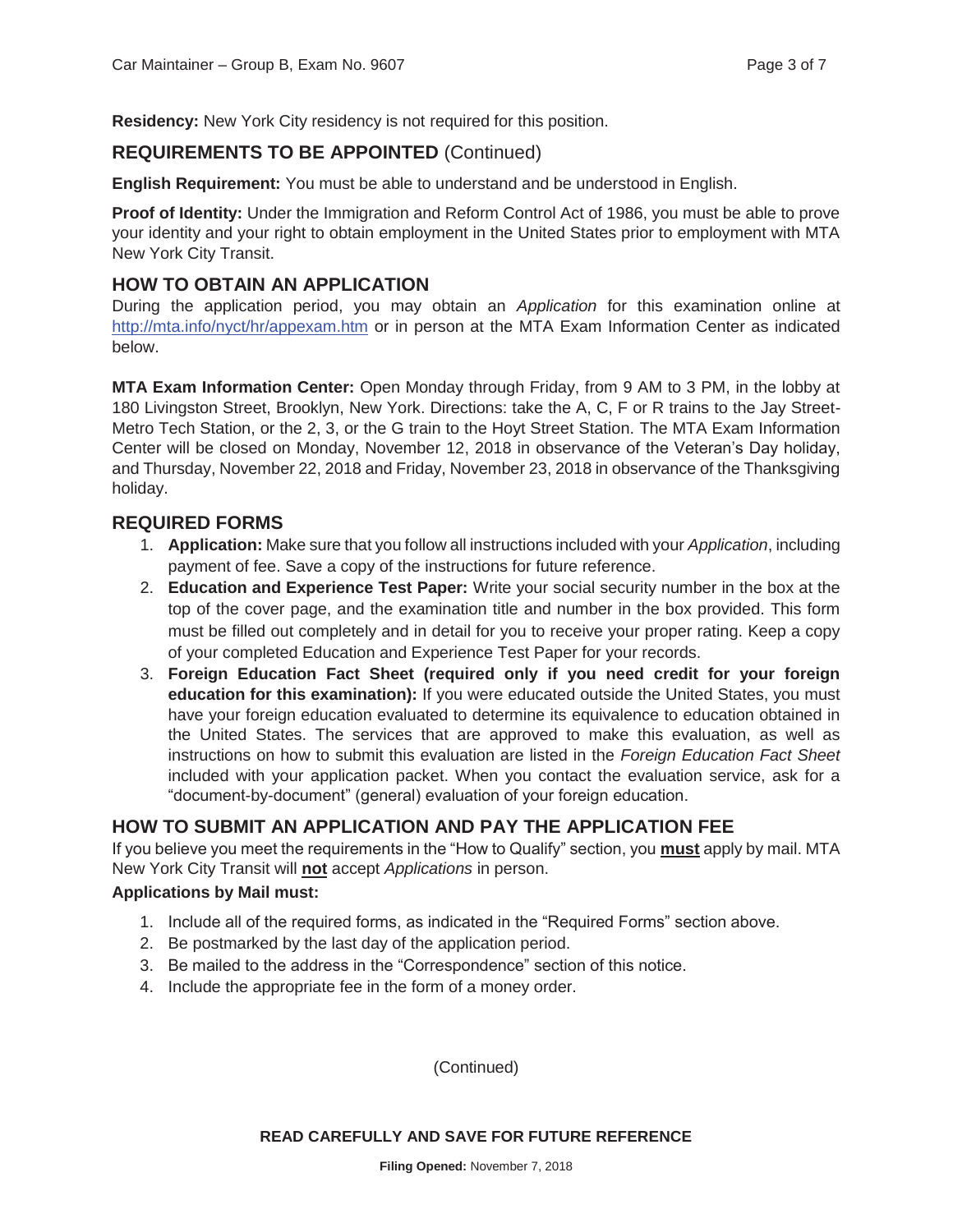# **HOW TO SUBMIT AN APPLICATION AND PAY THE APPLICATION FEE (**Continued)

#### **The Money Order (Postal Money Order Preferred) must:**

- 1. Be made payable to the MTA New York City Transit.
- 2. Be valid for one year.
- 3. Have the following information written on it: your name, home address, the last four digits of your social security number, and the exam title and exam number.

Save your money order receipt for future reference and proof of filing an *Application*.

#### **Cash and personal checks will not be accepted**.

**Application Fee:** This fee is generally non-refundable. Under special circumstances, you may be entitled to a refund. You should refer to the Department of Citywide Administrative Services (DCAS) General Exam Regulations to determine if you are entitled to a refund prior to requesting one. You can refer to the bottom of the last page of this Notice of Examination for instructions on how to obtain a copy of the DCAS General Exam Regulations.

Applicants who wish to request a Fee Waiver must obtain an *Application* in person at the MTA Exam Information Center as indicated above and must submit the *Application* and required forms by mail to the address in the Correspondence section below **by the last day of the application period**.

The MTA New York City Transit will not accept *Applications* in person. Additional information on how to request an application fee waiver is available with the *Application.*

# **HOW TO SUBMIT AN APPLICATION WHEN REQUESTING A FEE WAIVER**

Applicants who wish to request a Fee Waiver must obtain an *Application* in person at the MTA Exam Information Center as indicated above and must submit the *Application* and required forms by mail to the address in the Correspondence section below **by the last day of the application period**.

# **ADMISSION LETTER OR NOT QUALIFIED LETTER**

An **Admission Letter** will be mailed to you about 10 days before the first date of the Multiple - Choice test. If you are qualified and do not receive an *Admission Letter* at least 4 days before the first date of the Multiple- Choice test, you may obtain a duplicate letter at the MTA Exam Information Center (as indicated above). A paper copy of the *Admission Letter* is your ticket for admission to the test.

If your official mailing address is **not** up to date, please refer to the Correspondence section below to update your information with MTA New York City Transit and the MTA Business Service Center (BSC).

# **THE TEST**

You will be given a qualifying multiple-choice test and a competitive practical skills test. You must achieve a score of at least 70% to pass each test. Only those who pass the qualifying multiple-choice test will be called to take the practical skills test. Your score on the practical test will determine 100% of your final score. Your score on this test will determine your place on the eligible list.

Veteran's or Disabled Veteran's Credit will be granted only to eligible passing candidates who request that such credit be applied. Veterans' or Disabled Veterans' Credit should be requested at the time of application, but **must** be requested before the date the eligible list is established.

(Continued)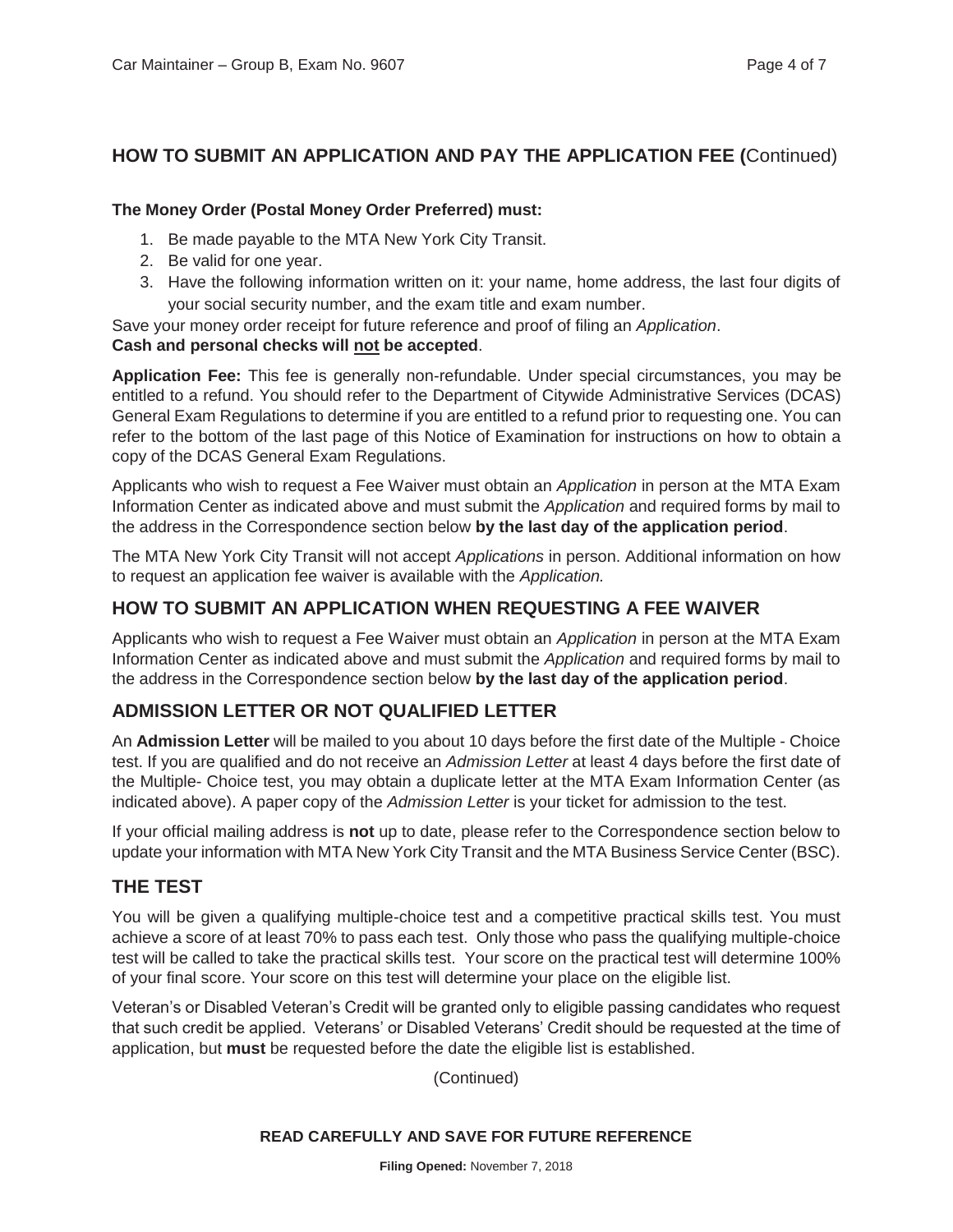# **THE TEST** (Continued)

The qualifying multiple-choice test may include questions on: machine shop machinery, including lathes, milling machines, boring mills, shapers, drill presses and surface grinders; various machinist tools, including measuring devices such as micrometers, pyrometers and dial indicators; reading and interpreting blueprints and technical drawings, job related mathematics; safe work practices and procedures; and other related matters.

The competitive practical skills test will require you to perform machine and bench work tasks while demonstrating safe and proper use of hand tools and machinery.

# **TEST ADMINISTRATION GUIDELINES**

**Warning:** You are not permitted to enter the test site with cellular phones, smart watches, beepers, pagers, cameras, portable media players, or other electronic devices. Calculators are permitted; however, they must be hand-held, battery or solar powered, numeric only. Calculators with functions **other than** addition, subtraction, multiplication and division are prohibited. Electronic devices with an alphabetic keyboard, word processing, or data recording capabilities, such as planners, organizers, etc., are prohibited. If you use any of these devices in the building at any time before, during, or after the test, you may **not** receive your test results, your test score may be nullified, and your application fee will **not** be refunded.

You may not have any other person, including children, present with you while you are being processed for or taking the test, and no one may wait for you inside of the test site while you are taking the test.

**Required Identification: You are required to bring one (1) form of valid (non-expired) signature and photo bearing identification to the test site**. The name that was used to apply for the exam must match the first and last name on the photo ID. A list of acceptable identification documents is provided below**. If you do not have an acceptable ID, you may be denied testing.** Acceptable forms of identification (bring one) are as follows: State issued driver's license, State issued identification card, US Government issued Passport, US Government issued Military Identification Card, US Government issued Alien Registration Card, Employer ID with photo, or Student Identification Card with photo.

**Leaving:** You must leave the test site once you finish the test. If you leave the test site after being fingerprinted but before finishing the test, you will not be permitted to re-enter. If you disregard this instruction and re-enter the test site, you may not receive your test results, your test score may be nullified, and your application fee will not be refunded.

# **THE TEST RESULTS**

If you meet the qualifying education and experience requirements and pass the qualifying multiple – choice test and the competitive practical skills test, your name will be placed in final score order on an eligible list and you will be given a list number. You will be notified by mail of your test results. If you meet all the requirements and conditions, you will be considered for appointment when your name is reached on the eligible test.

#### **ADDITIONAL INFORMATION**

**Promotion Examination:** A promotion examination for this title is being held for eligible MTA New York City Transit employees. The names appearing on the promotion list will be considered first in filling vacancies with the MTA New York City Transit.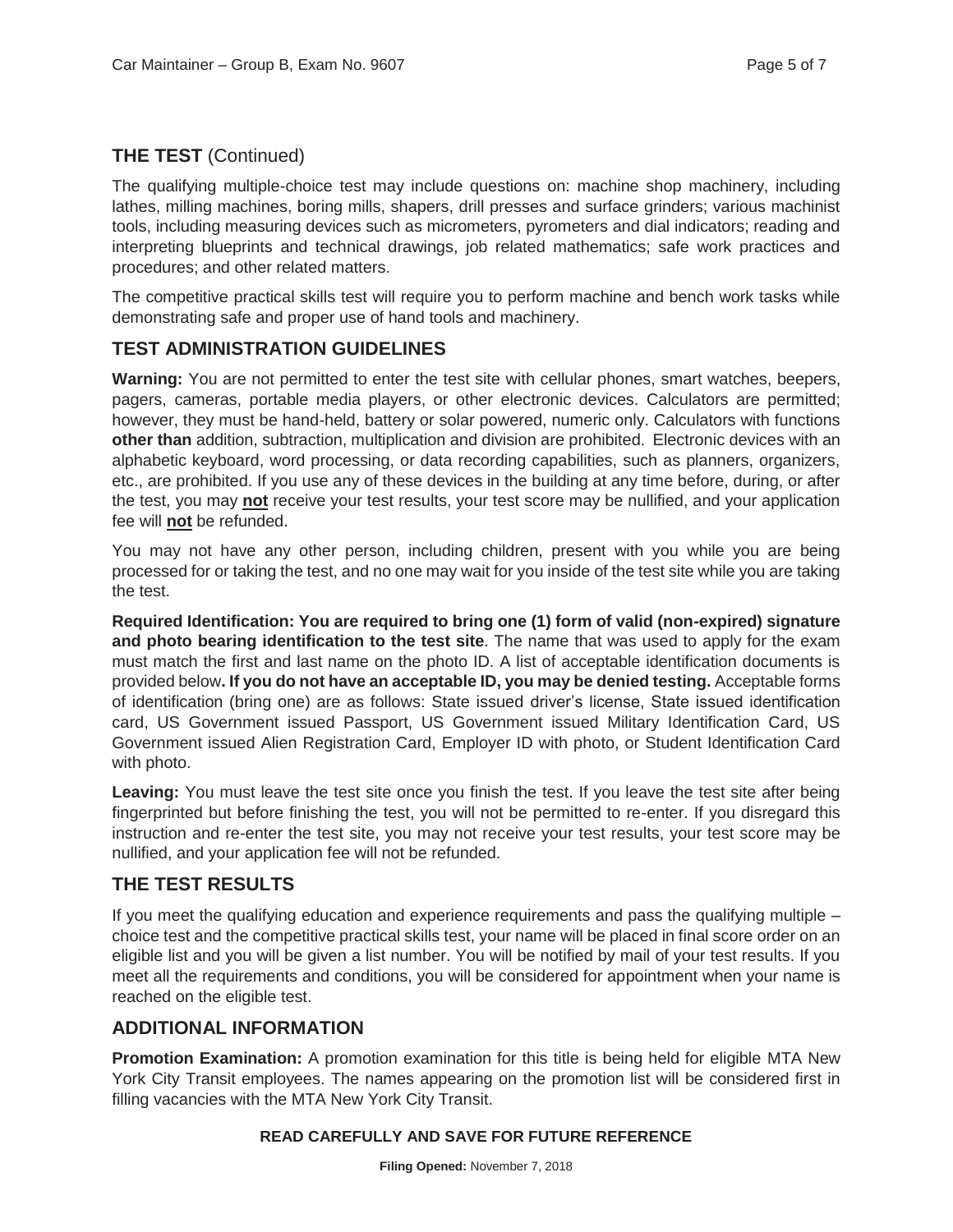# **ADDITIONAL INFORMATION** (Continued)

**Selective Certification for Education and Special Experience:** If you have the experience listed below, you may be considered for appointment to positions requiring this experience through a process called Selective Certification. If you qualify for Selective Certification, you may be given preferred consideration for positions requiring this experience. If you have experience as listed below, your experience will be verified by MTA New York City Transit at the time of appointment.

 **Selective Certification for positions requiring CNC (Computer Numerical Control) Machine Operator experience:** In addition to meeting the education and experience requirements in the "How to Qualify" section above, you must have two years of CNC (Computer Numerical Control) Machine Operator experience.

The above Selective Certification requirement may be met at any time during the duration of the list. If you meet this requirement at some future date, please submit a request by mail to the address in the correspondence section below. Please include the examination title and number, your social security number, and the Selective Certification you are requesting in your correspondence.

# **SPECIAL ARRANGEMENTS**

**Special Test Accommodations:** If you plan to request special testing accommodations due to disability or an alternate test date due to your religious belief, follow the instructions included with your *Application* and mail your request to the address found in the "Correspondence" section below no later than 30 days prior to the first scheduled test date.

**Make-Up Test:** You may apply for a make-up test if you cannot take the test(s) on the scheduled date(s) for any of the following reasons:

- 1. Compulsory attendance before a public body;
- 2. On-the-job injury or illness caused by municipal employment where you are an officer or employee of the City;
- 3. Absence from the test within one week after the death of a spouse, domestic partner, parent, sibling, child, or child of a domestic partner where you are an officer or employee of the City;
- 4. Absence due to ordered military duty;
- 5. A clear error for which MTA New York City Transit is responsible; or
- 6. A temporary disability, pregnancy-related, or child-birth related condition preventing you from taking the test.

To request a make-up test, mail your request with your documentation of special circumstances to the address found in the "Correspondence Section" below within 60 days of your scheduled test date or make the request within 90 days after performing ordered military duty.

# **CORRESPONDENCE**

**Change of Contact Information:** It is critical that you keep your contact information (telephone number, mailing address and/or email address) current with MTA New York City Transit Examinations Unit. You may miss important information about your exam(s) or consideration for appointment or promotion, including important information that may require a response by a specified deadline, if we do not have your correct contact information. To update your contact information, you may